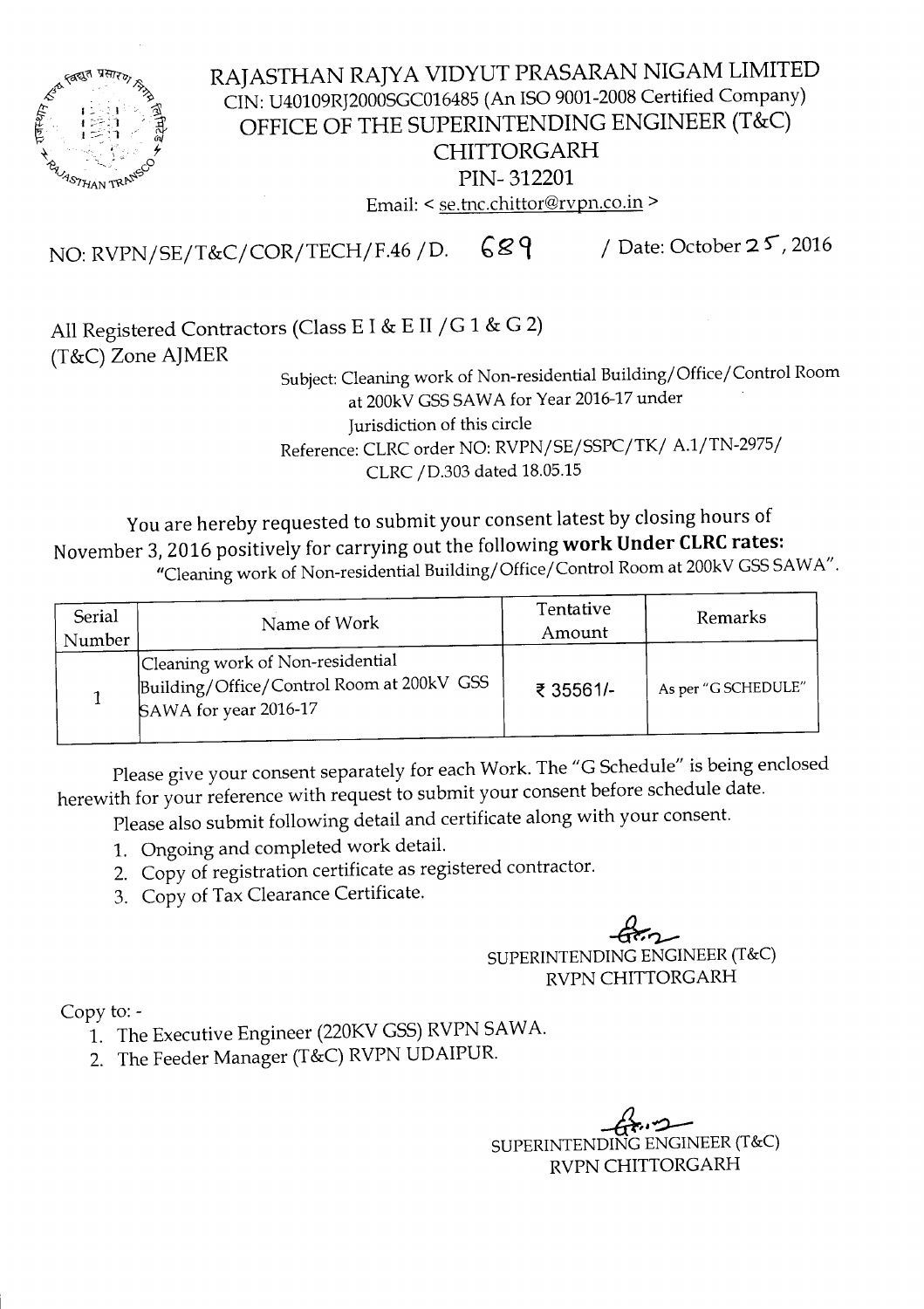## **OFFICE OF THE EXECUTIVE ENGINEER (220KV GSS) RVPNL,SAWA, CHITTORGARH**

( An ISO9001: 2008 certified company)

*ABSTRACT* **OF** *COST / "SCHEDULE -* **G"**

Name of work :- 1) Cleaning works of Building, Roads, Toilets, Trenches and Other Office primesis

for the Year 2016-17 At 220 KV GSS, RVPNL,Sawa (Chittorgarh)

Approx. Cost: Rs Completion Period:

J

| क.सं. |                                                               | आवृति    | इकाई      | दर     | मात्रा | रकम    | कार्य      | रकम रू.  |
|-------|---------------------------------------------------------------|----------|-----------|--------|--------|--------|------------|----------|
|       | कार्य का विवरण                                                |          |           | रूपयों | वर्ग   | रू.    | दिवस       | कार्य    |
|       |                                                               |          |           | में    | मीटर   | में    | दिन        | दिवसो कि |
|       | 1.1 कार्यो का विवरण                                           |          |           |        |        |        |            |          |
|       | ग्रिड सब स्टेशन परिसर के कार्यालय, नियन्त्रण कक्ष, बरामदों,   |          |           |        |        |        |            |          |
|       | विश्राम कक्ष, सीढियॉ, पी.एल.सी.सी. कक्ष, बैटरी कक्ष, विश्राम  |          |           |        |        |        |            |          |
|       | गृह आदि में झाडूसे सफाई करना व फिनायल का पौंछा लगाने          |          |           |        |        |        |            |          |
|       | का कार्य $\;$ ;                                               |          |           |        |        |        |            |          |
|       | नियन्त्रण कक्ष समेत सभी कमरों के दरवाजों व खिडकियों मय        |          |           |        |        |        |            |          |
|       | ीशे आदि की सफाई समस्त शौचालय व मुत्रालय में फिनायल            |          |           |        |        |        |            |          |
|       | रसायन का प्रयोग करते हुए) सफाई एंव) धुलाई का कार्य            |          |           |        |        |        |            |          |
|       | नियन्त्रण कक्ष व अन्य सभी कक्षों की छत, खिडकी, कोने           |          |           |        |        |        |            |          |
|       | आदि में लगे  जाले  आदि की  सफाई   उपरोक्त परिसर में           |          |           |        |        |        |            |          |
|       | कूडादानों  डस्टबिनों  को  खाली करना ! समस्त निकाले गए         |          |           |        |        |        |            |          |
|       | कचरे को ग्रिडसब) स्टेशन परिसर से बाहर प्रभारी अधिकारी         |          |           |        |        |        |            |          |
|       | द्वारा निर्धारित स्थान पर डालना                               |          |           |        |        |        |            |          |
|       | <b> नोट:–</b> १.    सफाई कार्य हेतु झाडू, पोछे, डस्टर, आवश्यक | प्रतिदिन | 100       | 19.00  | 389.00 | 73.91  | 212        | 15668.92 |
|       | उपकरण आदि ठेकेदार को स्वंय की लागत पर लाने होगें              |          |           |        |        |        |            |          |
|       | 2. अन्य सफाई का सामान जैसे फिनायल, फिनायल गोली,               |          |           | 19.00  | 43.99  | 8.3581 | <b>140</b> | 1170.13  |
|       | रसायन आदि विभाग द्वारा देय होगें                              |          | वर्गमीटर  |        |        |        |            |          |
|       | 3. भुगतान फर्श क्षेत्रफल के आधार पर किया जायेगा               |          | क्षेत्रफल |        |        |        |            |          |
|       | 1.2 नियन्त्रण कक्ष से मुख्य द्वार तक सड़क व अन्य सड़के एवं    |          |           |        |        |        |            |          |
|       | इनके दोनों अ।ेर छोडी गई छ।ाली जगह की झाडू द्वारा              | प्रतिदिन | 100       |        |        |        |            |          |
|       | सिफाई समस्त निकाले गए कचरे को ग्रिड सब स्टेशन परिसर           |          |           |        |        |        |            |          |
|       | से बाहर प्रभारी  अधिकारी द्वारा  निर्धारित  स्थान पर डालना।   |          |           | 3.60   | 430.00 | 15.48  | 212        | 3281.76  |
|       | सिफाई कार्य हेतु झाडू एंव) आवश्यक उपकरण  ठेकेदार को           |          | वर्गमीटर  |        |        |        |            |          |
|       | स्वंय की लागत पर लाने होगें                                   |          | क्षेत्रफल |        |        |        |            |          |